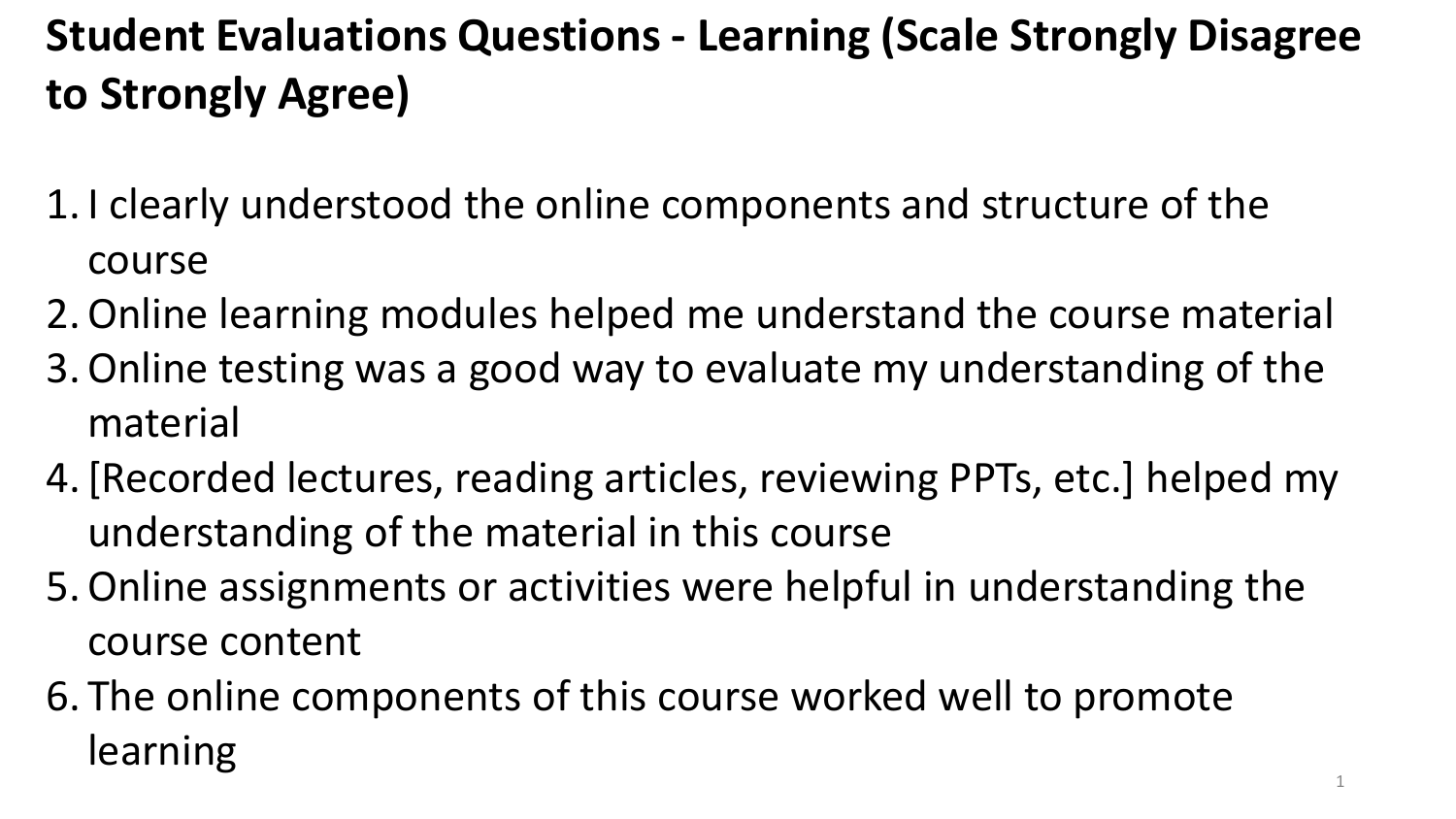## Presenter's Notes for Previous Slide

The Executive Committee requested guidance from the Senate Teaching Committee on the development of additional, personalized eXplorance Blue questions for Fall 2020, addressing the online course format many have adopted this fall during the Covid-19 pandemic. The committee was asked to share these questions with faculty who could then consider including them as personalized questions. The normal eXplorance Blue questions will still be used and these questions can be added if faculty choose to do so.

The questions that we compiled were adapted from Santa Clara University on student feedback of online courses. This included a list of evaluation questions categorized under Learning and Interaction/Communication. These questions are optional and faculty can choose if they wish to use these questions.

The slide here pertains to questions about student learning. Please note that the wording in brackets, as in question #4, "[Watching recorded lectures, reading articles, reviewing PPTs, etc.] helped my understanding of the material in this course," – This should be modified depending on which learning resources you use in your course.

Please modify as you see fit.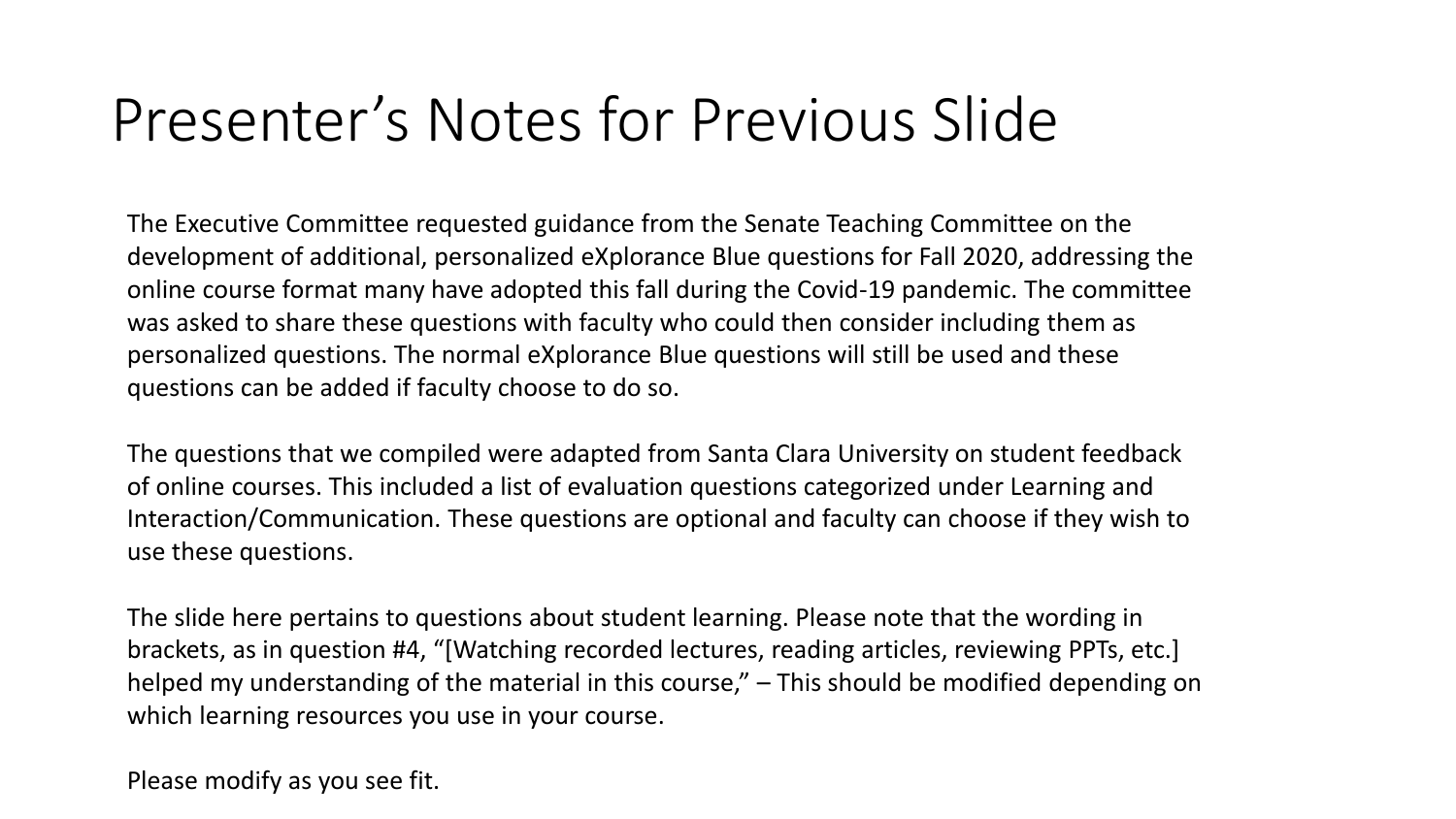#### **Student Evaluations Questions - Interaction/Communication (Scale Strongly Disagree to Strongly Agree)**

- 1.[Online learning modules, tools, discussions, etc.] allowed me to share ideas with other students on a regular basis
- 2.Sharing and discussion in the online environment worked well
- 3.The instructor offered opportunities for interaction and communication
- 4.The technology used in this class allowed me to participate at least as fully as I would have done in a classroom-only class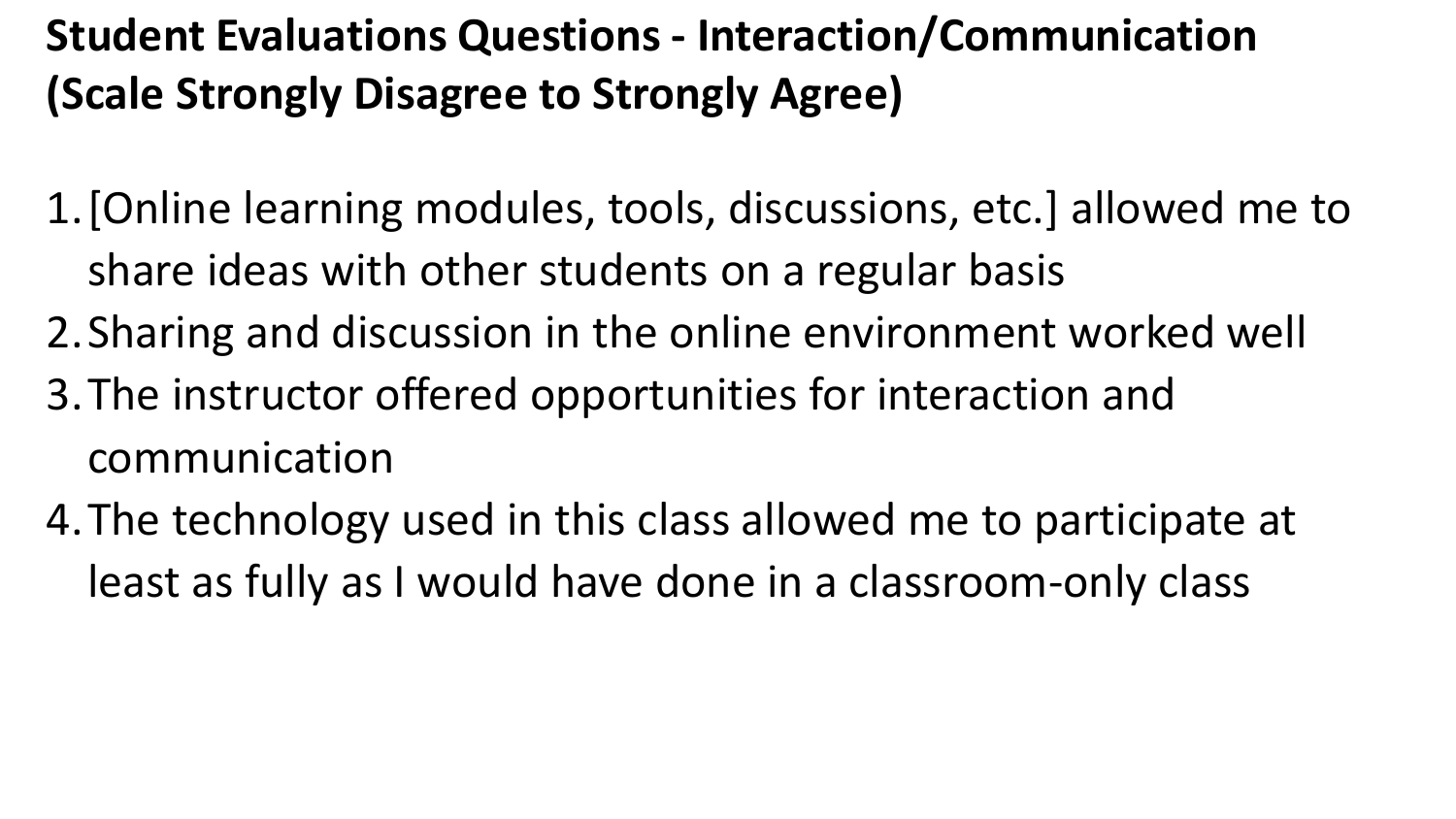## Presenter's Note for Previous Slide

Here are the questions for interaction and communication. Again, these questions are optional to use in eXplorance Blue. Please note question #1, "[Online learning modules, tools, discussions, etc.] allowed me to share ideas with other students on a regular basis" – This should be modified depending on which tool you use in your course for student engagement.

Please feel to pick and choose what you like, or create your own questions. Short-answer questions are also encouraged to allow you to know what did or didn't work within your course this semester. Short-answer questions are course dependent.

This brings us to – student evaluations for summer and fall 2020.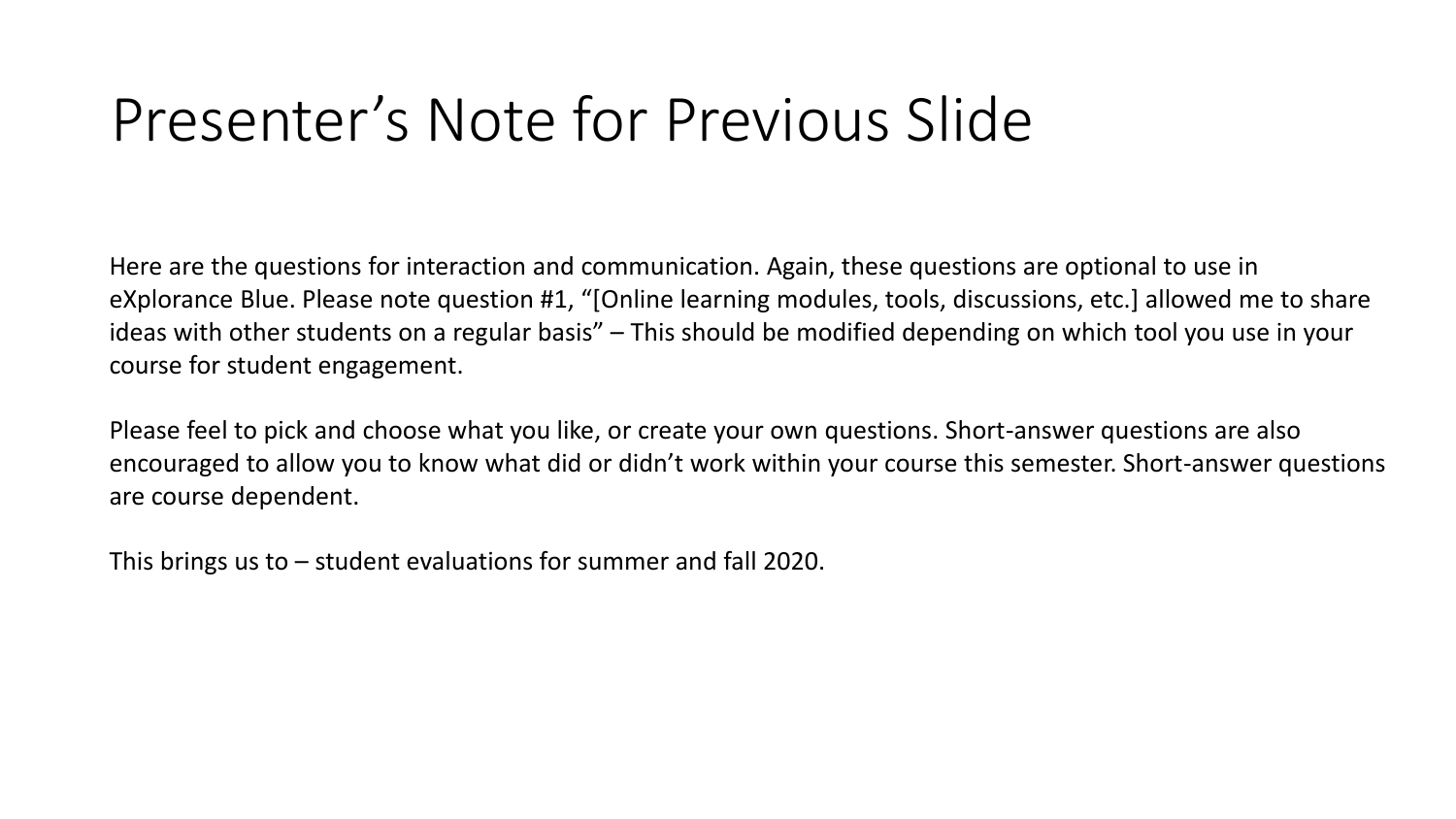#### **Sharing Student Evaluations Summer and Fall 2020**

The Senate Teaching Committee decided to support the proposal to give individual faculty the option to share one's Summer and Fall 2020 eXplorance Blue course evaluations.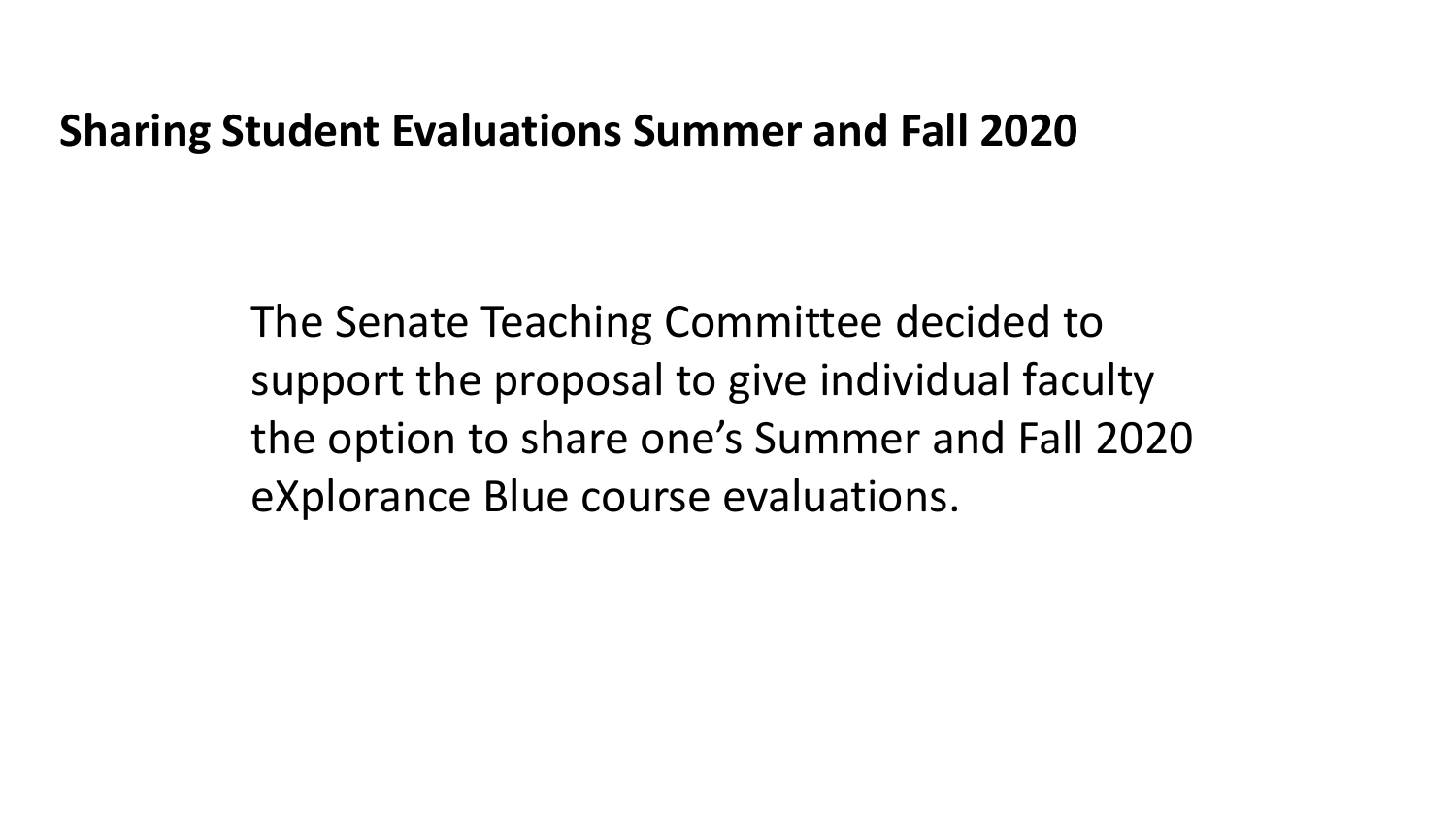# Presenter's Notes for Previous Slide

At the most recent UFC Executive Committee meeting, the IU Bloomington campus raised the possibility of once again allowing circulation of student evaluations to be optional, as they were for Spring 2020, as we continue to shift more courses to online formats during this pandemic. Views were apparently mixed—some felt faculty were still struggling to deliver material they never planned to teach on-line (this was seemingly and primarily from IUB); and in contrast, others felt regional campuses more-experienced with online formats, like at IUSB, which has been excellently-supported by UCET.

The Executive Committee requested our consideration and to make a recommendation on the option of individual faculty choice to share Summer and Fall 2020 eXplorance Blue reports. As a committee we discussed student evaluations and the pros and cons of whether to allow the option of reporting student evaluations this fall semester. Ultimately, the committee decided to support the proposal to give individual faculty the option to share one's Summer and Fall 2020 eXplorance Blue course evaluations.

Please note that all students will still receive a student evaluation through eXplorance Blue, but it's up to the instructor whether or not to share the evaluation in promotional processes, the Annual Report, and in consideration of merit pay or teaching awards.

This is likely going to be the last time the committee would support a recommendation like this. This means that spring 2021 evaluations would then need to start counting again